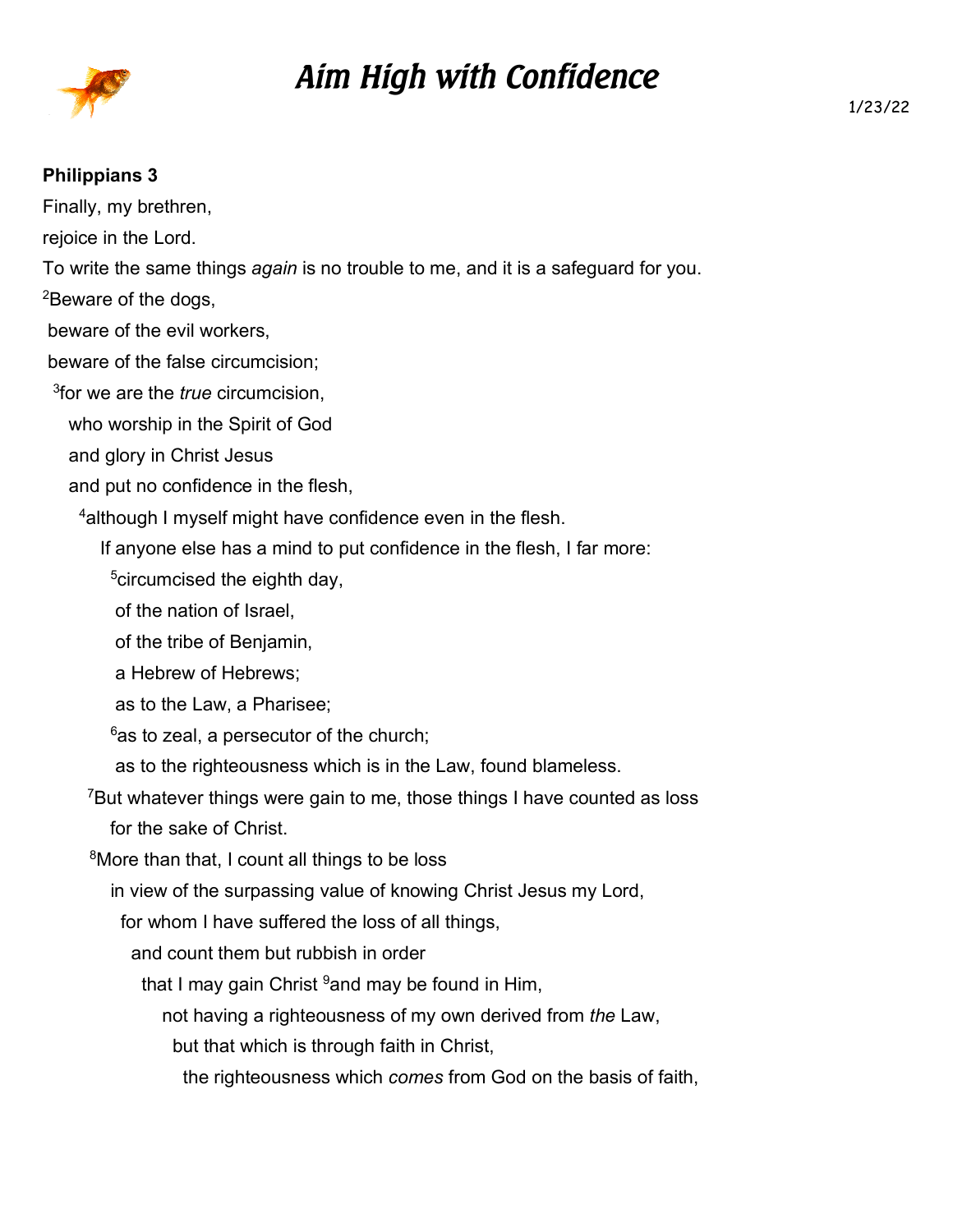<sup>10</sup>that I may know Him,

------------------

and the power of His resurrection

and the fellowship of His sufferings,

being conformed to His death;

 $11$ in order that I may attain to the resurrection from the dead.

<sup>12</sup>Not that I have already obtained *it*, or have already become perfect,

but I press on in order that I may lay hold of that

for which also I was laid hold of by Christ Jesus.

<sup>13</sup>Brethren, I do not regard myself as having laid hold of *it* yet;

but one thing *I do*:

forgetting what *lies* behind

and reaching forward to what *lies* ahead,

<sup>14</sup>I press on toward the goal for the prize of the upward call of God

in Christ Jesus.

 $15$ Let us therefore, as many as are perfect, have this attitude;

and if in anything you have a different attitude, God will reveal that also to you;

<sup>16</sup>however, let us keep living by that same *standard* to which we have attained.

<sup>17</sup>Brethren, join in following my example,

and observe those who walk according to the pattern you have in us.

 **Romans 2:1** Therefore you are without excuse, every man *of you* who passes judgment, for in that you judge another, you condemn yourself; for you who judge practice the same things.

 $^2$  And we know that the judgment of God rightly falls upon those who practice such things.

 $^3$  And do you suppose this, O man, when you pass judgment upon those who practice such things and do the same *yourself*, that you will escape the judgment of God?

4 Or do you think lightly of the riches of His kindness and forbearance and patience, not knowing that the kindness of God leads you to repentance?

5 But because of your stubbornness and unrepentant heart you are storing up wrath for yourself in the day of wrath and revelation of the righteous judgment of God,

6 who will render to every man according to his deeds:

 $<sup>7</sup>$  to those who by perseverance in doing good seek for glory and honor and immortality, eternal life;</sup>

 $8$  but to those who are selfishly ambitious and do not obey the truth, but obey unrighteousness, wrath and indignation.

<sup>9</sup> *There will be* tribulation and distress for every soul of man who does evil, of the Jew first and also of the Greek,

<sup>10</sup> but glory and honor and peace to every man who does good, to the Jew first and also to the Greek. <sup>11</sup> For there is no partiality with God.

 $12$  For all who have sinned without the Law will also perish without the Law; and all who have sinned under the Law will be judged by the Law;